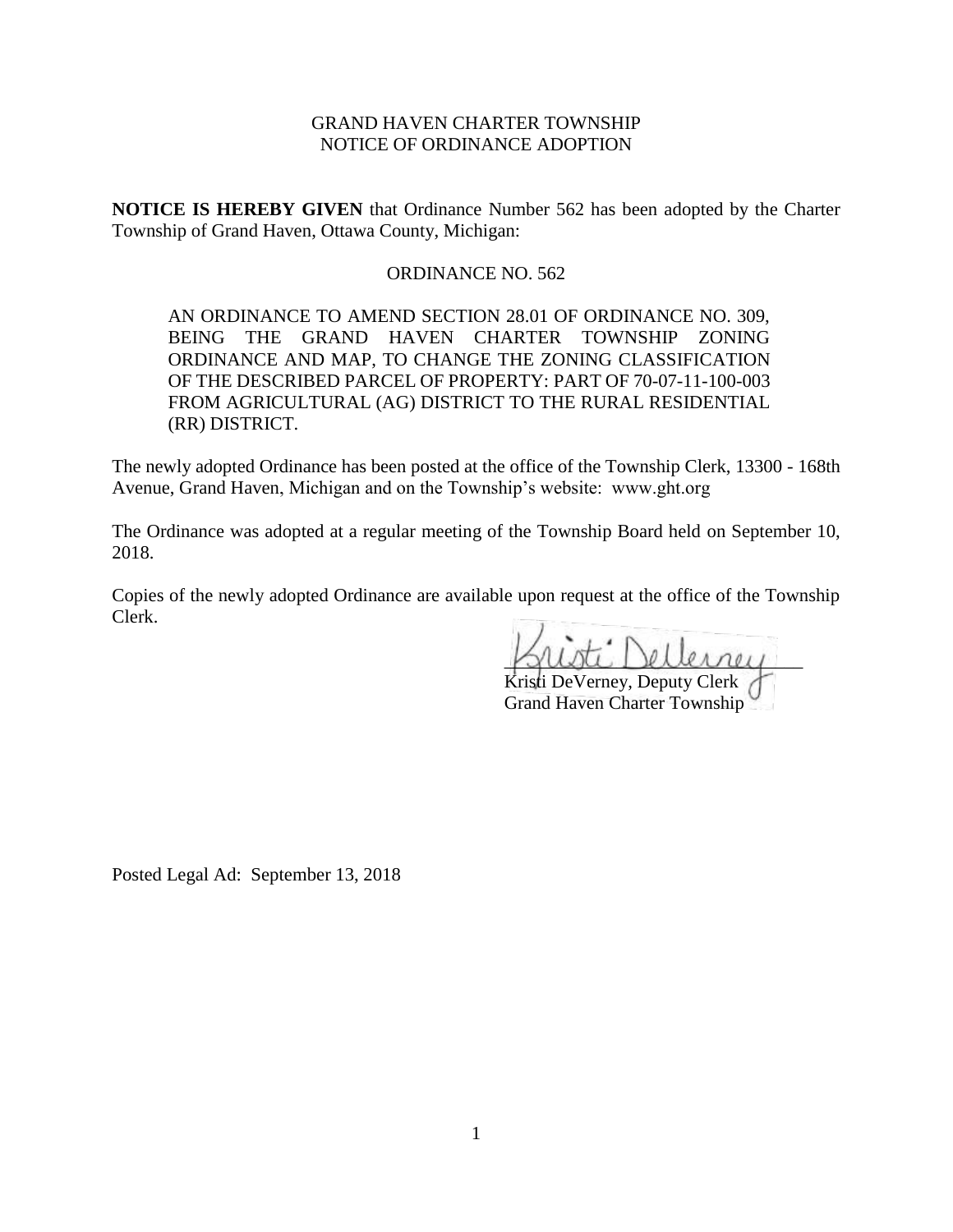### **ORDINANCE NO. 562**

### **ZONING MAP AMENDMENT ORDINANCE**

AN ORDINANCE TO AMEND CERTAIN PORTIONS OF THE ZONING ORDINANCE AND MAP OF GRAND HAVEN CHARTER TOWNSHIP, OTTAWA COUNTY, MICHIGAN FOR THE PURPOSE OF REZONING CERTAIN LANDS FROM THE AGRICULTURAL (AG) DISTRICT TO THE RURAL RESIDENTIAL (RR) DISTRICT.

GRAND HAVEN CHARTER TOWNSHIP, COUNTY OF OTTAWA, AND STATE OF MICHIGAN ORDAINS:

Section 1. Amendment. The Zoning Ordinance and Map of the Charter Township of Grand Haven, Ottawa County, Michigan, the map being incorporated by reference in the Zoning Ordinance for the Charter Township of Grand Haven pursuant to Chapter 3, shall be amended so that the following lands shall be rezoned from the Agricultural District (AG) to the Rural Residential District (RR). The lands are in the Charter Township of Grand Haven, Ottawa County, Michigan, and are described as follows:

PART OF PARCEL NUMBER: 70-07-11-100-003

PART OF NW ¼ SEC 11 T7N R16W DESC AS: COM AT W ¼ CORNER OF SD SEC, TH N 00D 43M 56S E 736.89 FT ALG W LINE OF SD SEC TO POB, TH S 89D 01M 23S E 446.78 FT PLL WITH N LN OF SW ¼ OF NW ¼ OF SD SEC, TH N 00D 43M 56S E 585 FT, TH N 89D 01M 23S W 446.78 FT ALG SD N LN, TH S 00D 43M 56S W 585 FT ALG SD W LN TO POB. 6.0 A

Section 2. Effective Date. This amendment to the Grand Haven Charter Township Zoning Ordinance was approved and adopted by the Township Board of Grand Haven Charter Township, Ottawa County, Michigan on September 10, 2018, after a public hearing as required pursuant to Michigan Act 110 of 2006, as amended; after introduction and a first reading on August 27, 2018, and after posting and publication following such first reading as required by Michigan Act 359 of 1947, as amended. This Ordinance shall be effective on September 21, 2018, which date is the eighth day after publication of a Notice of Adoption and Posting of the Zoning Map Amendment Ordinance in the *Grand Haven Tribune*, as required by Section 401 of Act 110, as amended. However, this effective date shall be extended as necessary to comply with the requirements of Section 402 of Act 110, as amended.

 $\overline{\phantom{a}}$  , and the contract of the contract of the contract of the contract of the contract of the contract of the contract of the contract of the contract of the contract of the contract of the contract of the contrac

Mark Reenders, Township Supervisor Laurie Larsen, Township Clerk